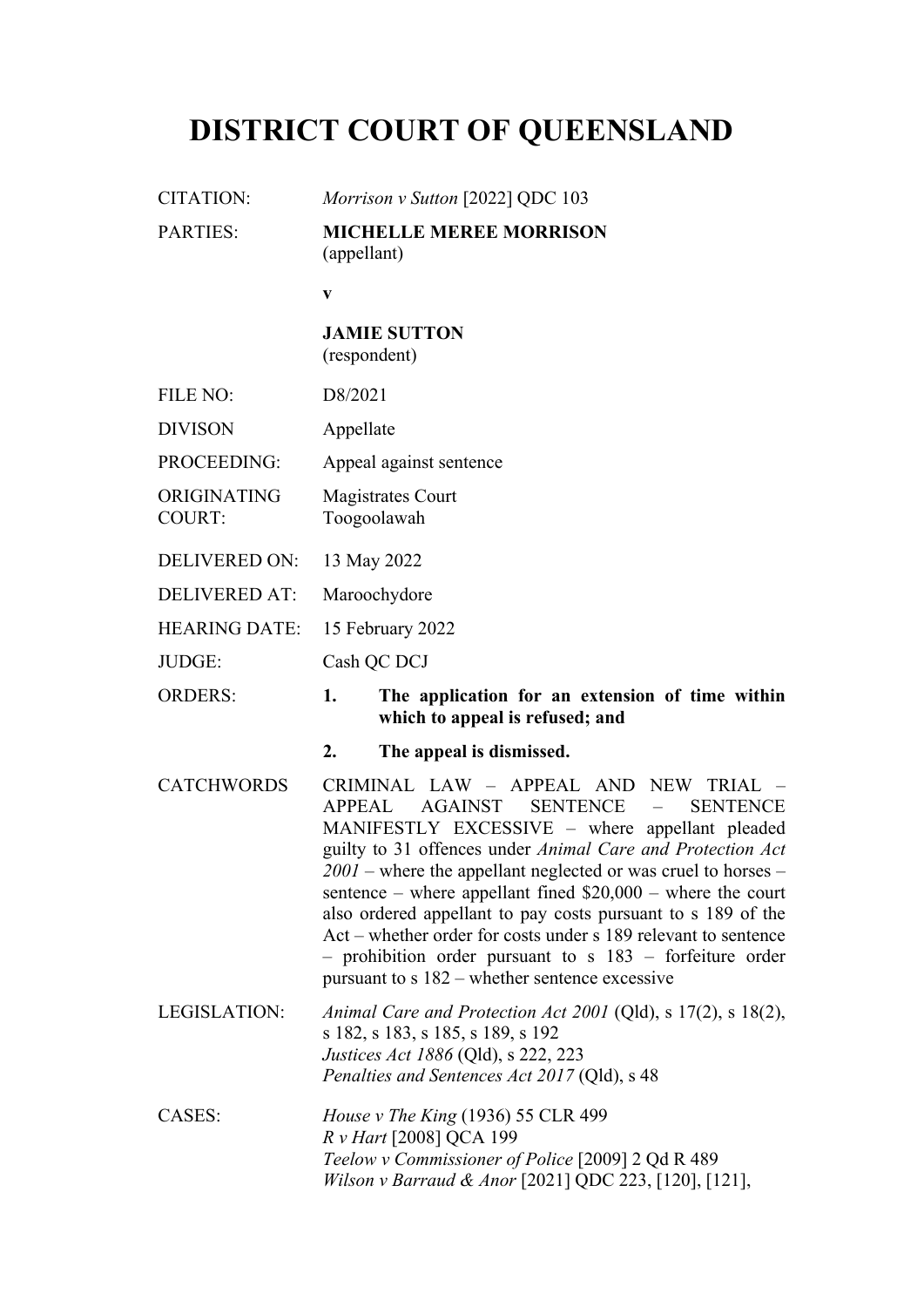[126], [127], [130]

# APPEARANCES: S B Neaves (Counsel) for the appellant instructed by Belle Dore Legal J Cranitch (Government Legal Officer) for the respondent instructed by Department of Resources (Queensland)

# **Introduction**

- [1] On 24 May 2021 the appellant appeared before a Magistrate at Toogoolawah in relation to several alleged offences prosecuted on complaint by an officer of the Department of Agriculture and Fisheries (the Department).<sup>1</sup> The prosecutor amended the charges, after which the appellant pled guilty to a total of 31 offences contrary to either section 17 or section 18 of the *Animal Care and Protection Act 2001* (Qld) ("ACAPA"). In their final form, the charges alleged two offences of animal cruelty and 29 offences of a breach of duty to care for an animal. After hearing submissions, the Magistrate made the following orders:
	- a) The appellant was fined \$20,000;
	- b) The appellant was prohibited from possessing, purchasing, or otherwise acquiring any horse without the approval of the Chief Executive of the Department (with an exception for 25 horses then in her possession);
	- c) Sixteen horses belonging to the appellant that had been seized by the Department on 1 April 2019 were forfeited to the State;<sup>2</sup>
	- d) The appellant was ordered to pay \$40,000, being the costs of the Department in keeping the 16 seized horses from April 2019; and
	- e) The appellant was ordered to pay \$1,603.60 in court and professional costs.
- [2] Convictions were not recorded.
- [3] The appellant is aggrieved by the orders made. She appeals, alleging that the sentence was excessive. She also challenges the prohibition and forfeiture orders. The appellant was eight days late in filing the appeal and requires an extension of time. The respondent was content for the merits of the appeal to be considered and did not oppose the court granting an extension if the appellant demonstrated that the appeal should succeed. For the following reasons I am of the view that the appellant has not made out any of the grounds of appeal. As such an extension of time would be inutile and the appeal should be dismissed. Before turning to the conduct of the appellant that gave rise to the prosecution it is convenient to set out the legal principles relevant to an appeal of this kind.

# **Relevant legal principles**

<sup>1</sup> The officer who complained of the offences was the respondent, Mr Sutton. But in real terms the prosecutor was the Department, and it is the Department who instructed lawyers to appear in this appeal.

<sup>2</sup> A total of 24 horses had been seized at the property on 1 April 2019 but some were euthanized, and some did not belong to the appellant. They were not the subject of the forfeiture order.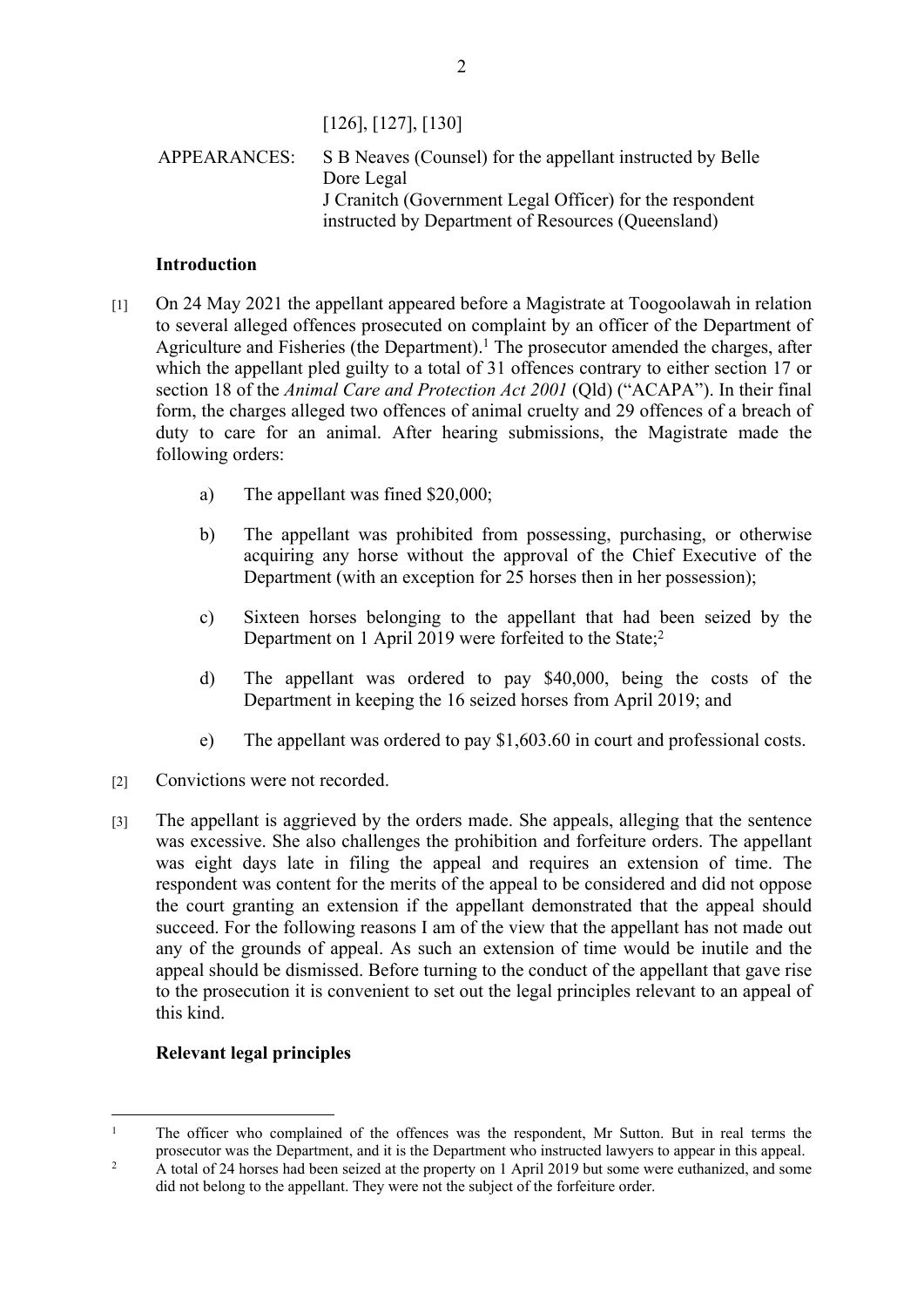- [4] The appeal is brought pursuant to section 222 of the *Justices Act 1886* (Qld). Section  $222(2)(c)$  provides that if a person pleads guilty in the proceeding before the Magistrate, they may only appeal on the ground that the 'fine, penalty, forfeiture or punishment was excessive'. Pursuant to section 223 of the *Justices Act*, the appeal is by way of rehearing on the evidence given in the proceeding before the Magistrate (and any further evidence that might be admitted with leave). I am required to conduct a real review of both the evidence before the Magistrate, and the Magistrate's reasons for imposing the sentence, to determine whether the decision was affected by error. As this is an appeal against the exercise of the sentencing discretion, it must be determined in accordance with the well-known principles in *House v The King* (1936) 55 CLR 499.<sup>3</sup> If I find that the sentence imposed was 'unreasonable or plainly unjust', or if the Magistrate erred in law, acted upon a wrong principle, took into account irrelevant matters, failed to take into account relevant matters, or mistook the facts, then I can exercise the sentencing discretion afresh.
- [5] The complaints of the appellant are that the sentence, including the forfeiture and prohibition orders, was excessive, and that the Magistrate erred in his application of the legislation when making the forfeiture order.

### **Circumstances of the offences**

- [6] The maximum penalty for each of the 29 charges of breaching a duty to care for an animal, contrary to section 17 of ACAPA, was a fine not exceeding 300 penalty units, or up to one years' imprisonment. The maximum penalty for each of the two offences of animal cruelty, contrary to section 18, was a fine not exceeding 2,000 penalty units, or up to three years' imprisonment.<sup>4</sup> The sentence hearing proceeded on an agreed statement of facts.<sup>5</sup> The statement is summarised below.
- [7] The appellant resided at her mother's 160-acre property during the offending period and was solely responsible for providing care to all the horses at the property. Between 11 December 2018 and 1 April 2019, the appellant failed to provide adequate feed for 29 horses in her care. Such feed was necessary to supplement the meagre pasture growth on the property. Inspectors from the Department attended the property in August 2018 and again in November that year. They observed that there were about 60 horses on the property. There appeared to be a noticeable deterioration in the body condition of some horses in between the two visits. The horses were graded according to the Carroll and Huntington Body Condition Scoring System. This is the accepted standard for describing the health status of horses and allocates a score between 0 and 5, with a score of three considered to indicate reasonable health. All horses at the property received scores of zero or one.
- [8] Following receipt of a further complaint, inspectors attended the property again in December 2018 and issued an Animal Welfare Direction to the appellant. Subsequent compliance checks revealed horses with unacceptably low body condition scores. There was minimal or no pasture growth present in the paddocks. The lack of adequate pasture required the appellant to provide the horses with supplementary feed. The

<sup>3</sup> *Teelow v Commissioner of Police* [2009] 2 Qd R 489.

<sup>4</sup> At the time a penalty unit was \$130.55, such that the maximum fine for each of the breach of duty offences was \$39,165. For each of the cruelty offences the maximum fine was \$261,100.

<sup>5</sup> T.1-12.20-30.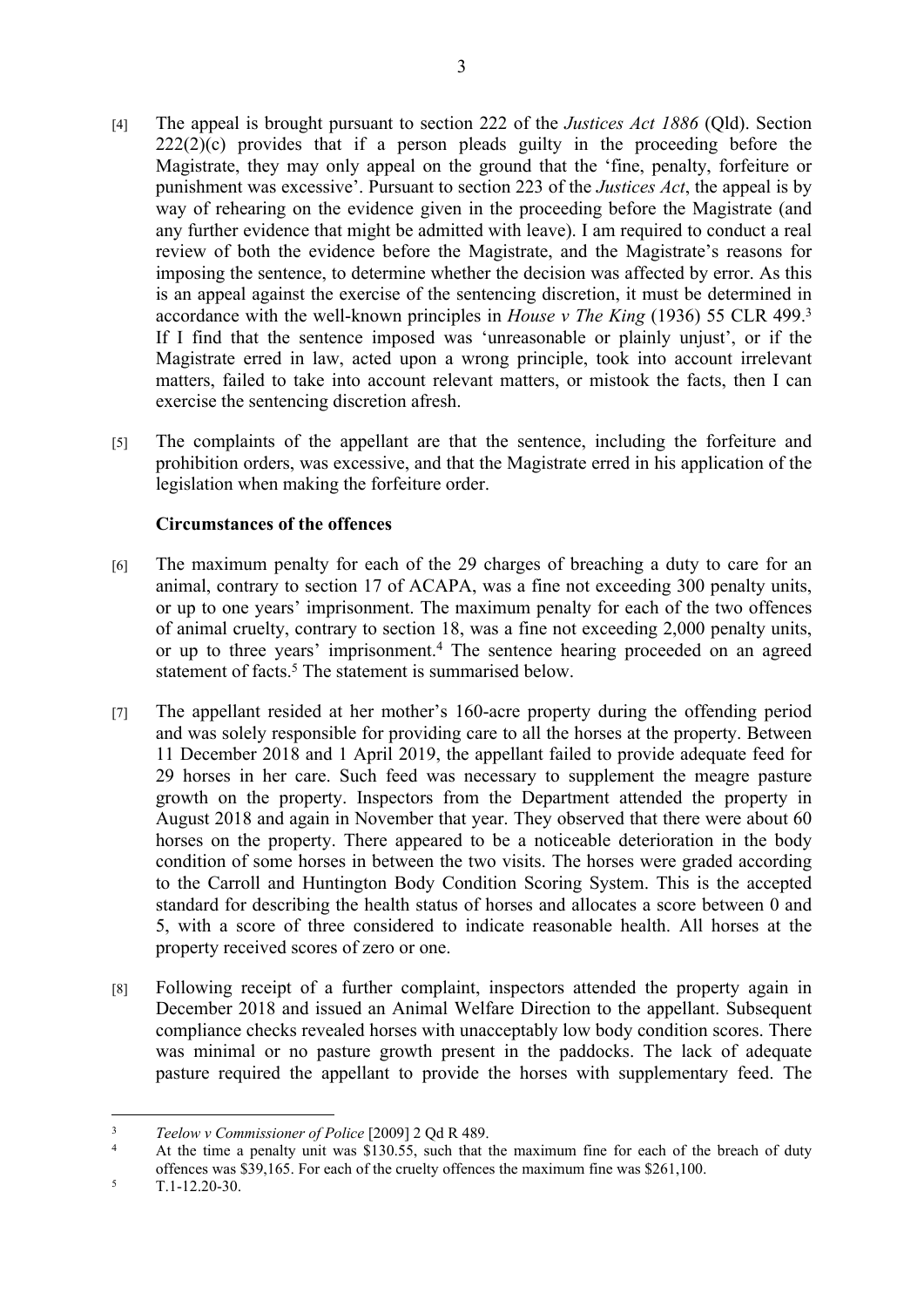appellant told Inspectors she had purchased some bales of hay, but it was not an adequate amount to feed all the horses.

- [9] During a visit on 8 March 2019, Inspectors saw discarded car parts, rubbish, debris, and broken fences in the horse paddocks. These posed an injury risk to the horses. One horse, "Desire", had been stuck in a barbwire fence and injured sometime in March 2019. Another horse, "Tully", had been kept in a small yard with loose tin and metal objects. On 4 April 2019 Tully was seen to have a 3cm long laceration on the right hind leg with purulent discharge and necrotic tissue.
- [10] In the weeks between 8 March 2019 and 1 April 2019, six horses had died at the property. Prior to their death, inspectors observed that four of the six deceased horses were in emaciated body condition and the other two were in very poor body condition. On 1 April 2019, the inspectors seized 24 horses from the appellant's property, 16 of which were owned by the appellant. The evidence established the following 31 offences with which the appellant was charged.

*Charges 1-26 and 29-31*

[11] Between 11 December 2018 and 1 April 2019, the appellant was in charge of 29 horses, and she breached the duty to care for them because she failed to provide appropriate feed in contravention of section 17 of ACAPA.

*Charges 27 and 29*

[12] Between 11 December 2018 and 4 April 2019, the appellant was cruel to two horses in her care in contravention of section 18 of ACAPA. Her cruelty was described as "unjustifiable, unnecessary, and unreasonable". The appellant starved the horses by failing to provide adequate feed. She also failed to look after the physical ailments of the two horses and failed to provide them with adequate veterinary treatment, causing each horse unnecessary pain. Each of the horses Body Condition Scores deteriorated to zero and both horses were euthanised on 4 April 2019 to alleviate their pain.

#### **The hearing before the Magistrate**

- [13] The prosecution submitted that an appropriate sentence was a fine order of \$20,000, a prohibition order, and an order for the forfeiture of the seized horses. The prosecution also sought the recovery of \$300,000, said to be the costs of keeping the seized horses. It was acknowledged that the appellant had no prior convictions for offences under ACAPA, or any other criminal history. The prosecution did not submit for a conviction to be recorded. The Magistrate was referred to four decisions which were said to aid in deciding an appropriate sentence. In respect of the forfeiture order, the prosecution at first urged that all the seized horses should be forfeited. This included five horses owned by the appellant's mother, but which were in the care of the appellant at the time of the offending. Addressing the appellant's culpability, the prosecution referred to her qualifications in horse husbandry, submitting that she knew how to properly care for the animals and understood the harm her actions caused.
- [14] The appellant did not contest the prohibition or fine orders. She resisted a forfeiture order and the recovery of costs by the Department. The appellant sought to explain her offending by reference to the difficult personal and financial situation she faced at the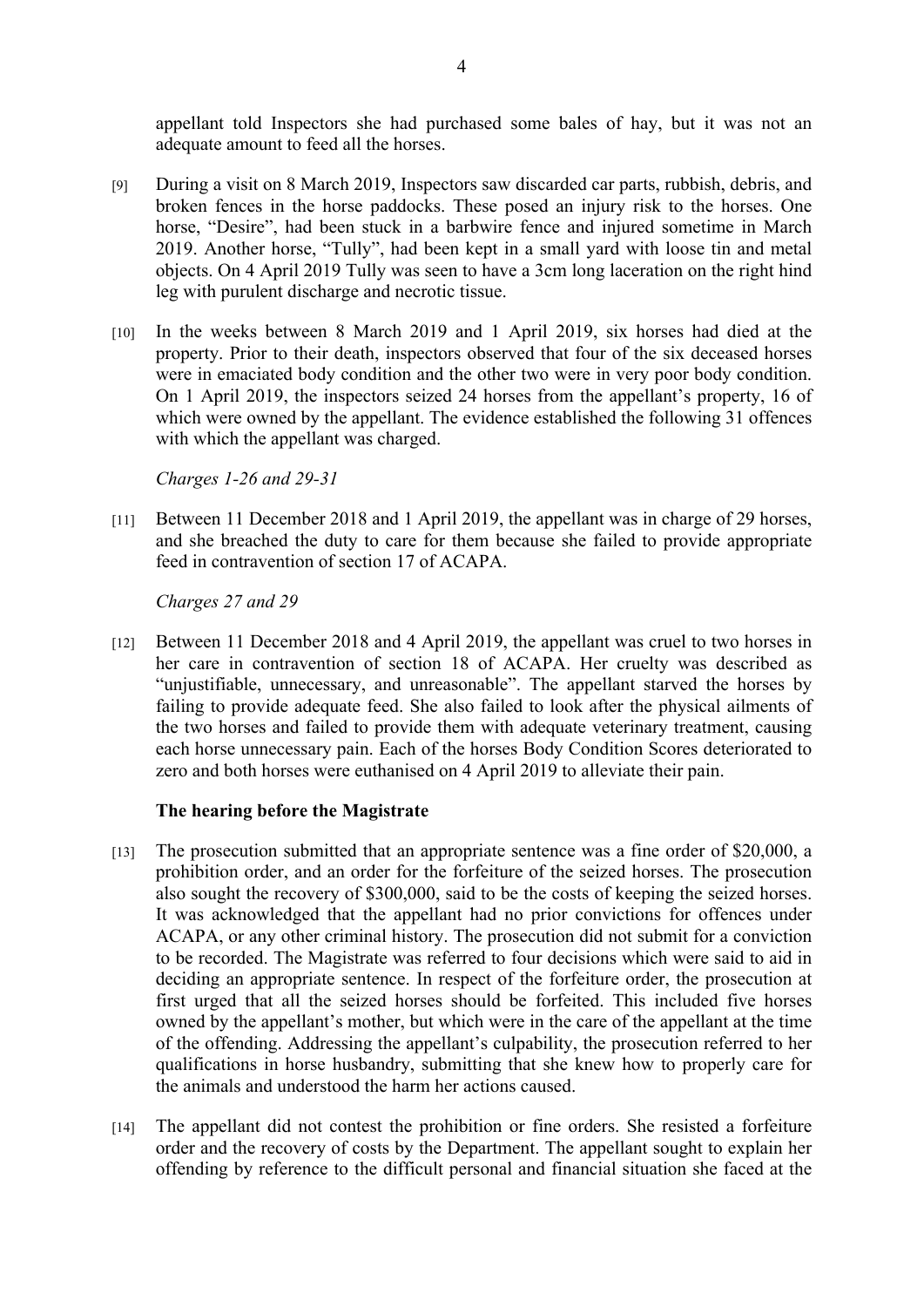time, including the death of her father in early 2019. Addressing the prospect of forfeiture, the appellant advised that her partner had agreed to help her pay for feeding and caring for the animals. The appellant admitted that she knew the horses needed more feed. She claimed to have been taking steps to address their needs when the horses were seized just two weeks later. The appellant also claimed that she had begun to destock the property and change the configuration of the paddocks to better provide for the horses. She said that at the time of the seizure she was attempting to rehome, sell or give-away horses but had been unable to do so because of difficulties moving horses during a drought. The appellant submitted that she was in paid employment and could pay for the care of the horses, though at the time of the sentence hearing she was on maternity leave. The appellant was at the time a single mother of four, her youngest son having only recently been born.

# *The Magistrate's decision*

- [15] The Magistrate referred to the purposes of ACAPA, including the object of protecting animals from unjustifiable, unnecessary, or unreasonable pain. The Magistrate observed it must have been obvious that the horses were very malnourished, and that the property could not support the number of horses kept by the appellant in drought-like conditions. His Honour noted that "it was a lack of funding rather than a lack of love" that led to the poor condition of the horses, while also noting this did not excuse the appellant from ensuring the horses had adequate feed. General deterrence was said to be of significance. The Magistrate compared the appellant's conduct to that of the defendants in the cases to which he was referred. In compliance with section 48 of the *Penalties and Sentences Act 1992* (Qld) ("PSA"), his Honour noted that the appellant was employed and could pay a fine over time. The Magistrate also had regard to the statutory criteria relevant to the forfeiture order. He declined to order the forfeiture of any horses that were not owned by the appellant.
- [16] His Honour also had regard to the provisions of ACAPA that permitted the Department to recover its costs of keeping the horses pending the finalisation of the proceeding.<sup>6</sup> He considered the amount of \$300,000 sought by the Department as excessive and decided that \$40,000 was the amount that was "just … in the circumstances of the particular case". The figure of \$40,000 was arrived at by considering the practice of the Magistrates Court that contested matters should be brought to trial within 49 days of the commencement of the proceeding and disallowing costs after this period. The Magistrate also noted that it would be unjust to order any more than the amount directly attributed to the 16 horses owned by the appellant.
- [17] As discussed below at [30], the Magistrate was probably in error in discounting the costs in this way. But even if that was so, the decision was favourable to the appellant and the respondent has not challenged the decision of the Magistrate.

# **The submissions of the parties on appeal**

[18] As noted, the appellant's complaints are that the penalty was manifestly excessive, and that the Magistrate erred in making the forfeiture order. At the hearing of the appeal, counsel for the appellant also submitted that it was not just in the circumstances to make the prohibition order.

<sup>6</sup> ACAPA, Chapter 7, Part 3.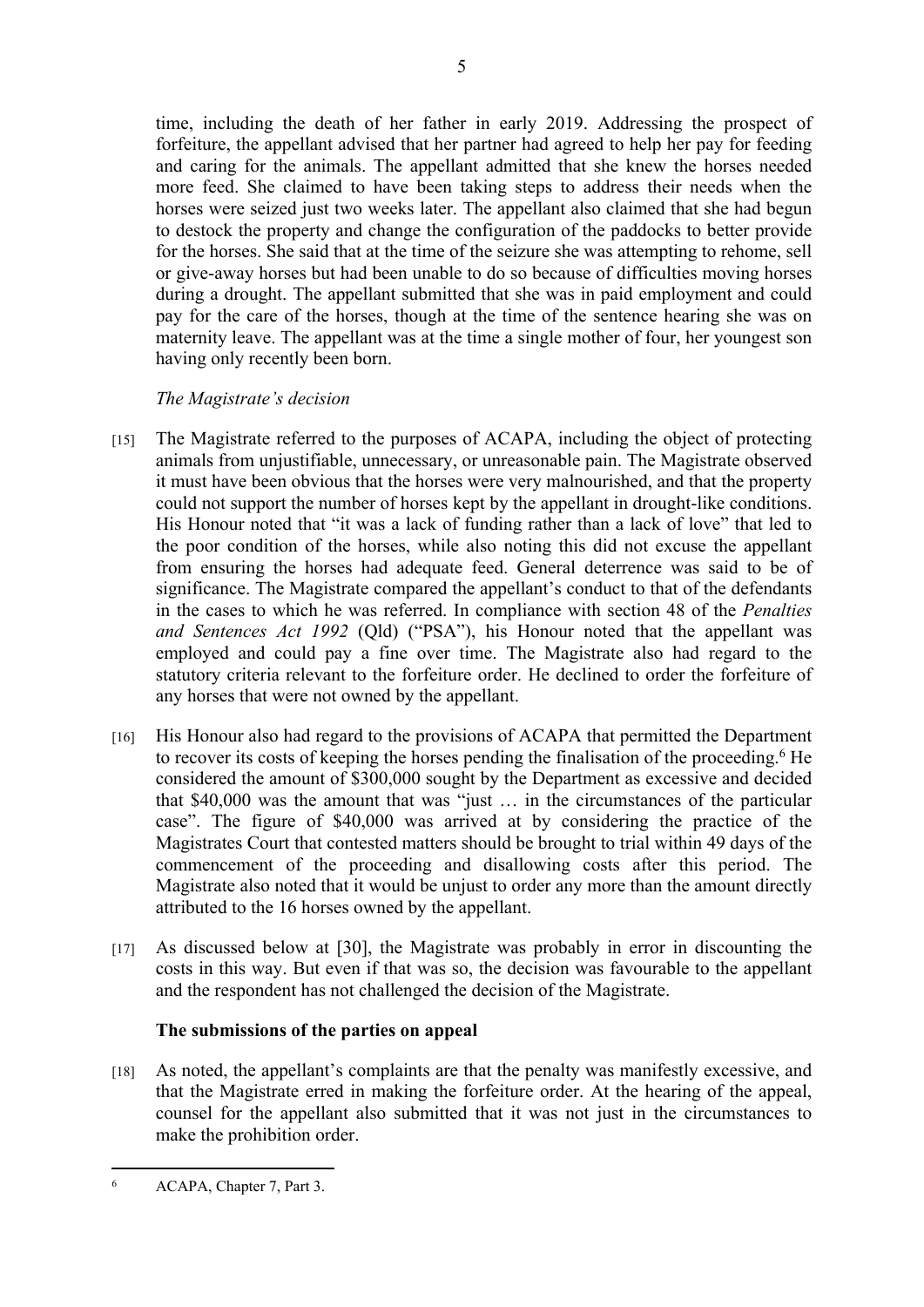#### *Was the fine excessive?*

- [19] The appellant submits that having regard to the totality of the sentence and its effect, the fine was manifestly excessive. The appellant submits that, having regard to matters in mitigation and the appellant's circumstances, a fine of \$2,000 would have been appropriate. Emphasis was placed on the appellant's circumstances as a single mother of four with limited financial resources. The appellant referred to the schedule of comparable decisions that had been tendered at sentence. These cases demonstrate a wide range of approaches have been taken in response to offending constituted by failing to feed or provide veterinary treatment to animals. Of course, no two cases are alike and a close comparison of the circumstances of the present case to other decided cases is unlikely to be helpful in deciding if the sentence is excessive.<sup>7</sup> Rather, the better approach is to consider the nature of the appellant's offending, the applicable maximum penalties and the sentencing principles that applied.
- [20] The appellant starved 29 horses by failing to provide adequate feed. She did so when it must have been apparent to her that she could not provide adequate feed and after the relevant authorities had intervened. Inspectors first visited the appellant in August 2018. In December they issued her an Animal Welfare Direction. These interventions must have brought home to the appellant her obligations concerning the horses. The appellant also failed to provide veterinary treatment to two injured horses, causing each of them unnecessary pain and suffering. As a result of the appellant's cruelty or neglect, six horses died on the property and others were euthanised. It was right for the Magistrate to conclude the appellant's offending was worse than the conduct in the cases to which the Magistrate was referred. There was nothing forcing or compelling the appellant to keep the 60 odd horses on the property when it was clear that she could not adequately feed them all. The appellant's claim that it was only in March 2019 that she was told the horses required 20 bales of hale a day can be seen as disingenuous. Her experience in horse husbandry must have made it obvious to her the horses required a substantial increase in feed. The same may be said for her claims to be attempting to destock. It is the fact that, even months after the Department had intervened, the appellant had not improved the circumstances of the horses on her property.
- [21] The appellant did plead guilty before a trial commenced and in doing so cooperated in the administration of justice. She was otherwise of good character and, it was said, the horses who remained on her property at the time of sentence were in good condition. From this it might be inferred that the appellant had "learnt her lesson" and was unlikely to offend in a similar way in the future. These matters were taken into account by the Magistrate.
- [22] Having regard to the value of a penalty unit,<sup>8</sup> the notional maximum penalty, if separate fines were imposed for each offence, exceeded \$1,500,000. Of course, a penalty approaching this theoretical maximum could not conceivably have been imposed. But the maximum penalty says something of the seriousness with which parliament regards offending of this kind. It is a measure against which the appellant's offending may be

<sup>7</sup> *R v Hart* [2008] QCA 199, Keane JA at [16].

<sup>8</sup> At the time of the offences a penalty unit was just over \$130. At the time she was sentenced it was just over \$133. There was no mention of the value of a penalty unit in the proceeding before the Magistrate, and therefore no decision about which value applied to the sentence. But the parties agreed that the difference of \$3 per penalty unit was inconsequential as far as this appeal was concerned.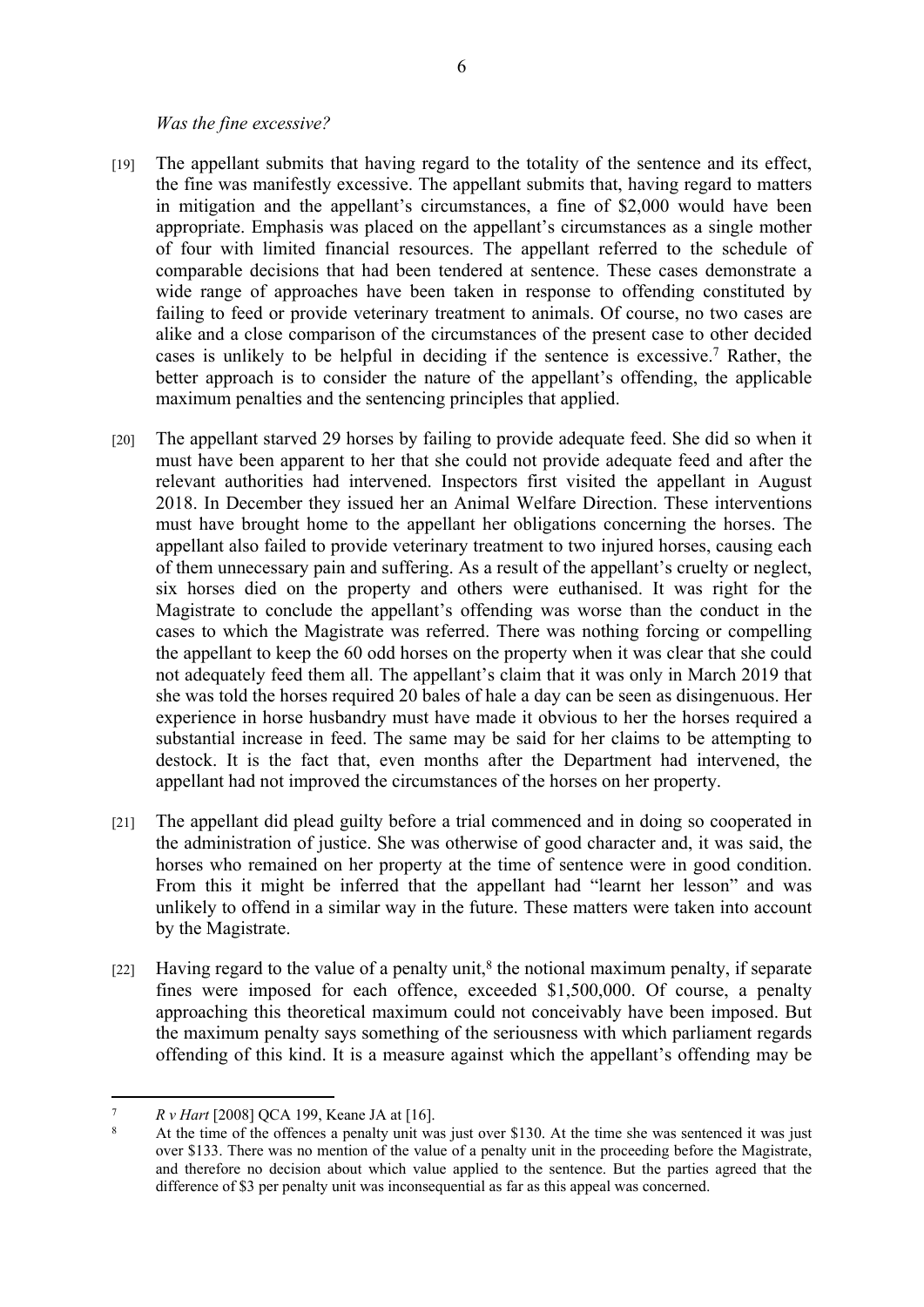assessed. The purpose of ACAPA is to ensure that when people have the care or treatment of animals, they take the necessary steps to safeguard the animals and protect them from any unreasonable or unnecessary suffering. The offences committed by the appellant did not involve any intention on her part to harm the horses. Indeed, and as the Magistrate accepted, the cruelty resulted from a lack of funding rather than an absence of love. But that does diminish the harm that in fact resulted from her neglect of the animals. The serious consequences of the appellant's offending, committed as they were over some months and after she had been directed by the Department about the care of the horses, called for denunciation and a deterrent sentence. These sentencing principles were of greater significance than the appellant's personal circumstances.

[23] Having regard to these matters, I am not persuaded that the single fine of \$20,000, imposed to reflect all the appellant's offences, was so severe that it was unreasonable or plainly unjust. This complaint has not been made out.

*Did the Magistrate fail to consider a relevant matter?*

[24] The appellant raised a separate argument that the Magistrate did not comply with section 48 of the *Penalties and Sentences Act 1992* (Qld). The section relevantly provides

#### **48 Exercise of power to fine**

- (1) If a court decides to fine an offender, then, in determining the amount of the fine and the way in which it is to be paid, the court must, as far as practicable, take into account—
	- (a) the financial circumstances of the offender; and
	- (b) the nature of the burden that payment of the fine will be on the offender.
- (2) The court may fine the offender even though it has been unable to find out about the matters mentioned in subsection (1) (a) and (b) .
- (3) In considering the financial circumstances of the offender, the court must take into account any other order that it or another court has made, or that it proposes to make—
	- (a) providing for the confiscation of the proceeds of crime; or
	- (b) requiring the offender to make restitution or pay compensation.
- [25] It was submitted by the appellant that subsection (3) required the court to have regard to the amount of \$40,000 she was ordered to pay as the costs of the Department keeping her horses before the proceeding was finalised. The Magistrate did not have regard to this amount when deciding to impose a fine of \$20,000. But to succeed on this ground, the appellant must show that the order was one "requiring the offender to make restitution or pay compensation" so as to engage section 48(3) of the PSA. It may immediately be observed that the order of the Magistrate was not to make restitution or pay compensation, as is provided for in section 35 of the PSA. The order of the Magistrate was made pursuant to Chapter 7, Part 3 of ACAPA. Chapter 7 is titled "Evidence and Legal Proceedings". Part 3 is titled "Remedies" and contains sections 189, 190, 191 and 192.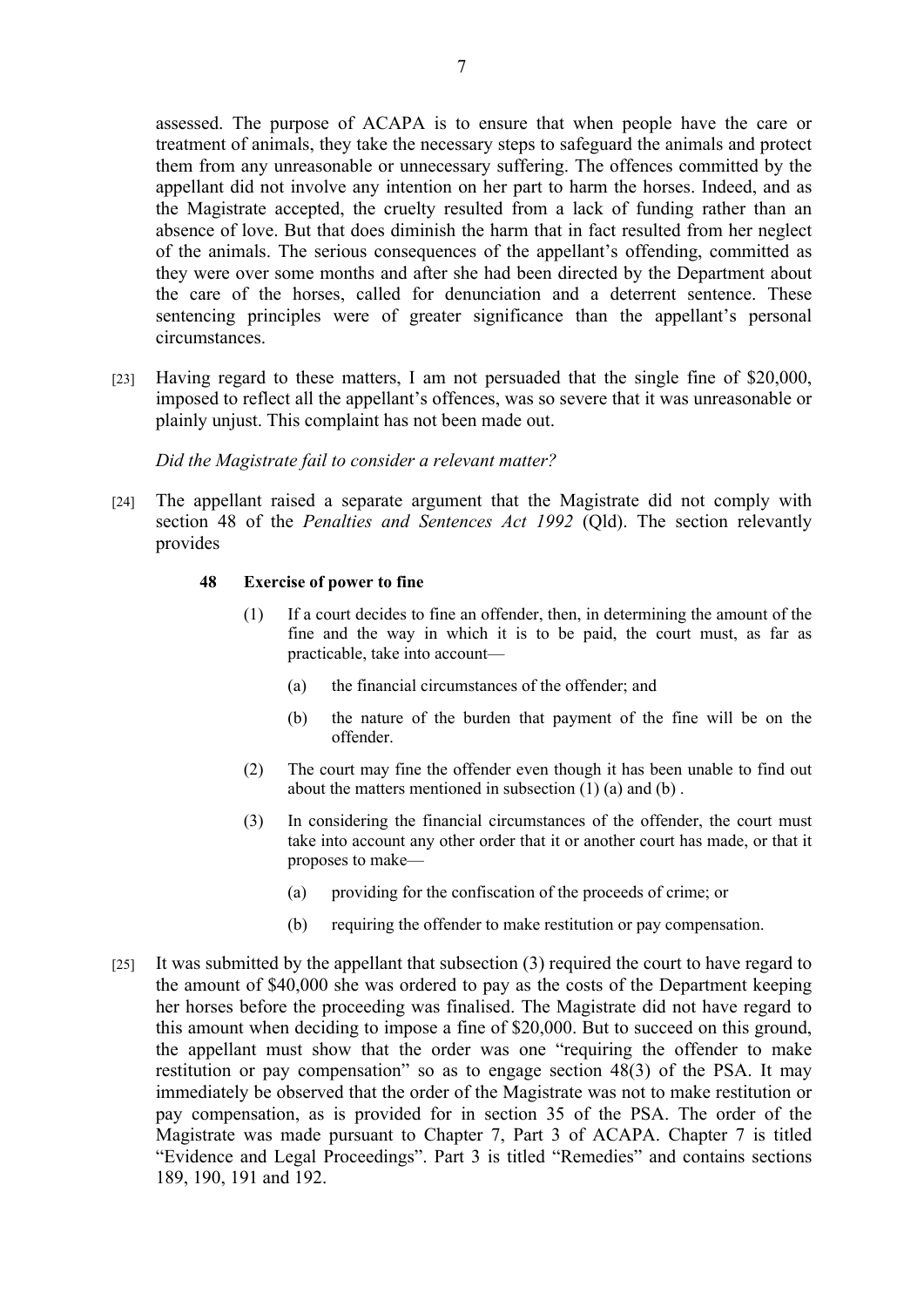#### [26] Section 189 of ACAPA provides

#### **189 RECOVERY OF SEIZURE, COMPLIANCE OR DESTRUCTION COSTS**

- (1) This section applies if the State or a prescribed entity has incurred a cost for an inspector employed or engaged by it to do 1 or more of the following acts in relation to an animal—
	- (a) if the animal has, under chapter 6, part 2, been seized—
		- (i) taking possession of, or moving, the animal; or

```
Example for subparagraph (i)—
```
the costs of mustering, unloading or yarding cattle

- (ii) taking action to restrict access to the animal; or
- (iii) providing it with accommodation, food, rest, water or other living conditions; or
- (iv) arranging for it to receive veterinary or other treatment;
- (b) if an animal welfare direction given in relation to the animal has not been complied with—taking action to ensure the direction is complied with;
- (c) if the animal has been destroyed under section 162 —destroying it.
- (2) The State or entity may recover the cost from the animal's owner or former owner if the incurring of the cost was necessary and reasonable—
	- (a) in the interests of the animal's welfare or to destroy it; or
	- (b) if the animal has been destroyed under section 162 —for the destruction.
- (3) However, if a cost mentioned in subsection  $(1)(a)(iii)$  or  $(iv)$  was for a period during which the animal was kept under section  $152(2)(e)$ , it may be recovered only if the animal's retention was reasonably required as evidence.
- [27] Section 190 is concerned with ordering a person convicted of an animal welfare offence to pay compensation to, or the costs of, a person who is not the State of Queensland or a "prescribed entity".<sup>9</sup> Section 191 permits a person to claim compensation from the State in certain limited circumstances.
- [28] Section 192 of the ACAPA provides

#### **192 GENERAL PROVISIONS FOR ORDERS UNDER PT 3**

- (1) Compensation or costs that may be recovered under this part may be claimed and ordered in a proceeding—
	- (a) brought in a court of competent jurisdiction; or
	- (b) for an offence against this Act to which the claim relates.
- (2) A court may order the payment of compensation only if it is satisfied it is just to make the order in the circumstances of the particular case.
- (3) In considering whether it is just to order compensation, the court must have regard to any relevant offence committed by the claimant.

<sup>9</sup> A "prescribed entity" is the RSPCA (Qld) or another entity prescribed under regulation.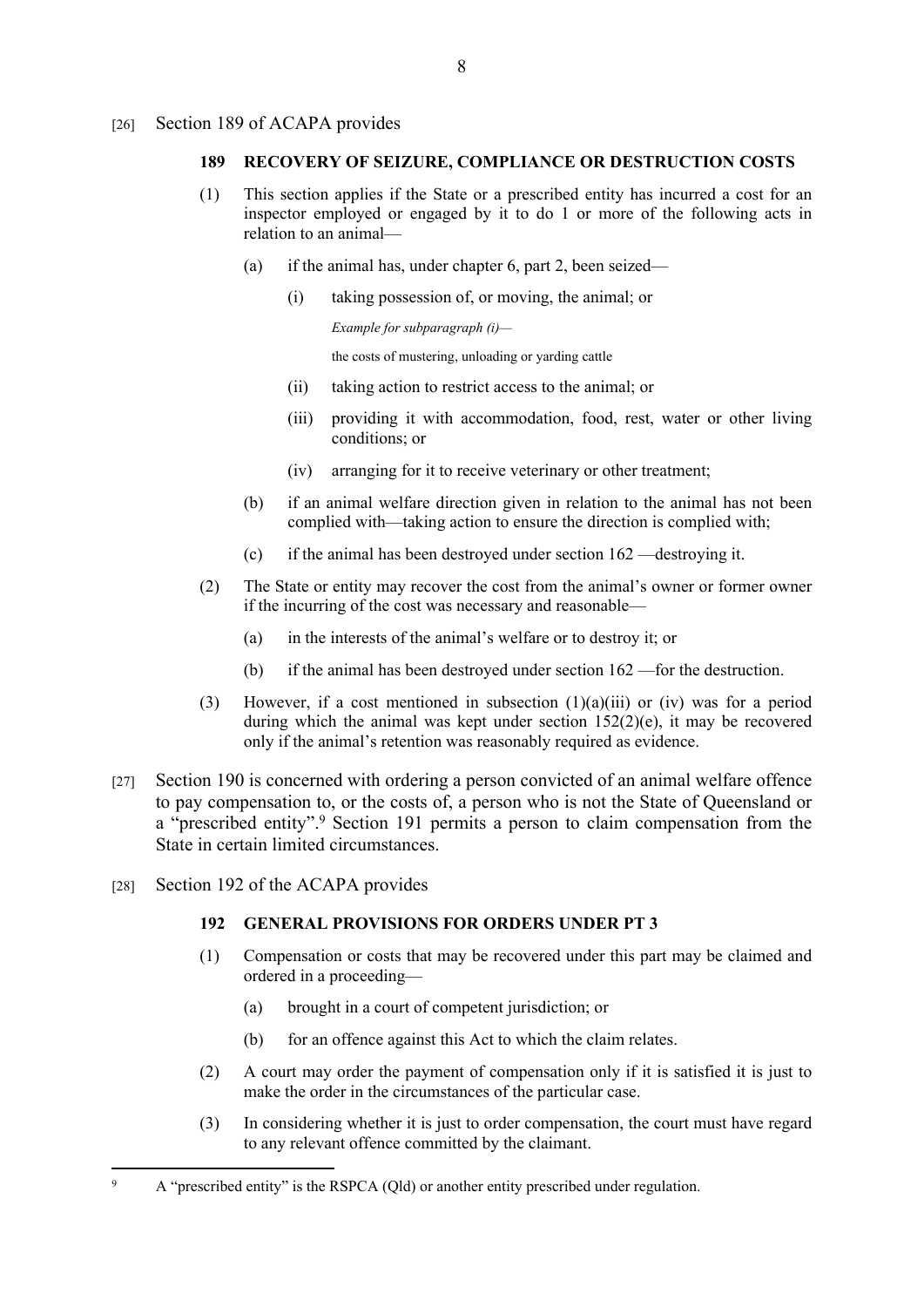(4) A regulation may prescribe other matters that may, or must, be taken into account by the court when considering whether it is just to order compensation.

*Note—*

See also sections 9 (Act does not affect other rights or remedies) and 204 (2) (Particular powers about seizure or forfeiture).

- [29] As may be seen from section 192(1), an order permitting the State to recover costs from the owner of a seized animal does not depend upon the conviction of an offender, or even on there being a proceeding for an offence against ACAPA. It is also to be noted that sections 192(2), (3) and (4) relate only to orders for compensation. It follows that the statutory criteria for the recovery of costs are those contained in section 189 and do not include a requirement that the court be "satisfied it is just to make the order".
- [30] These provisions were recently considered by Barlow QC DCJ in *Wilson v Barraud & Anor* [2021] QDC 223, which was argued the day of this sentence hearing and in which judgment was delivered after the present appeal had been commenced. His Honour dealt with the very issue raised by the appellant in this appeal. His Honour reached the conclusion that an order for the recovery of costs was not relevant to the sentence. It is helpful to set out some passages from the decision in *Wilson* (footnotes omitted).
	- [120] The appellant submitted that, in determining the penalty to impose, the magistrate ought to have taken into account the proposed order for recovery of the RSPCA's costs of keeping the animals. It is clear that he did not take that order into account, as he dealt with the sentences for the offences separately from and prior to dealing with the respondents' application for recovery of the costs.
	- [121] I disagree that the order for recovery of the costs was a factor in sentencing the appellant for the offences. It was not concerned with the offences themselves and was not an aspect of punishment for the offences. It was a separate remedy that did not even depend on the appellant having been convicted. The fact that, during and after his release, the appellant would owe such a debt is simply a result of the particular right and obligation given by the Act separate to and discrete from the criminal penalties for which the Act provides. Indeed, the RSPCA could have sought to recover those costs in a separate civil proceeding, rather than as an adjunct to the criminal proceeding. I consider that it was therefore not relevant to the sentence.
	- …
	- [126] The order to repay the RSPCA, having been made under s 189, was not made in order to punish the appellant. It was an order for the recovery of the costs it had incurred in caring for the relevant animals pending the determination of the proceeding. Subsection 189(2) gives the RSPCA a right to recover those costs from an animal's owner. That right is different to the separate power in a court, to order a person convicted of an animal welfare offence to pay compensation to persons other than the State and a prescribed entity, that is available under s 190. Tellingly, s 192(2) permits a court to order payment of compensation only if it is satisfied that it is just to make the order in the circumstances of the particular case. That requirement does not apply to an order for the recovery of costs incurred by a prescribed entity.
	- [127] A court must, of course, act judicially in considering an application for an order for recovery of costs by a prescribed entity. But, in doing so, its task is not to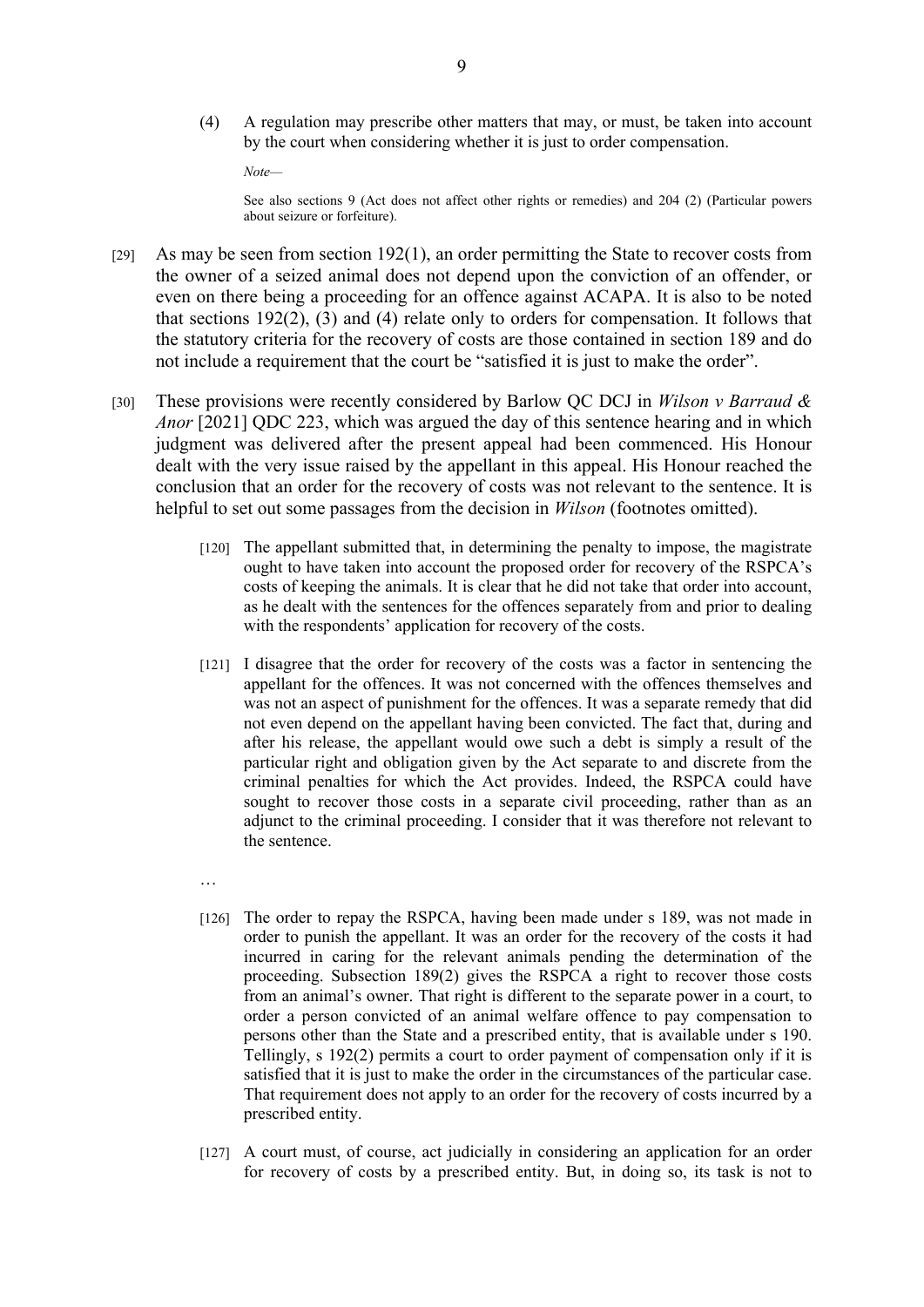consider whether it is just in the circumstances to make the order. Rather, it is to consider whether the entity has demonstrated an entitlement to recover the costs. The entity will do so if it demonstrates, on the balance of probabilities, that it incurred the costs in doing one or more of the things listed in s 189(1) and the costs were necessary and reasonable (relevantly) in the interests of the animal's welfare, as required by s 189(2)(a).

- …
- [130] In contrast [to a party's legal costs], these costs arise under a discrete entitlement specifically provided for by s 189(2) of the Act. Indeed, given that the Act provides for that entitlement, there is no discretion in a magistrate to reduce the amount ordered to be recovered below the amount of the costs that have been proved and have been shown to meet the criteria of the section (being necessary and reasonable in the interests of the animals' welfare). Having regard to these matters, the magistrate's decision to reduce the costs would have been made in error, beyond his power, except that the RSPCA conceded that they were appropriate reductions and thereby abandoned its claim for recovery of those items. The power to make an order for the recovery of costs once proved is not a discretionary power. However, as I said, the RSPCA did not submit to the contrary before his Honour and (not surprisingly, given its concessions below) it has not crossappealed from that decision.
- [31] I respectfully agree with his Honour's analysis. An order for the recovery of costs pursuant to section 189 of the ACAPA is not an order "requiring the offender to make restitution or pay compensation" for the purpose of section 48(3) of the PSA.
- [32] Of course, the Magistrate was still required by section 48(1) of the PSA to have regard to the appellant's financial circumstances in deciding the amount of the fine and how it was to be paid. In my view he did so. The appellant detailed her circumstances when making submissions to the Magistrate.<sup>10</sup> The Magistrate took this into account when deciding that because the appellant had paid employment, she could pay the fine over time. No doubt this also informed his Honour's decision to exercise the power given by section 51(b) of the PSA to order the particulars of the fine be given to the State Penalties Enforcement Registry for administration and recovery under the *State Penalties Enforcement Act 1999* (Qld).
- [33] In my view the appellant has not demonstrated any error in the approach of the Magistrate to the imposition of the fine.

#### *Did the Magistrate err in making the prohibition order?*

[34] The Magistrate's order prohibited the appellant possessing or owning any horses other than the 25 named in the order for a period of five years. The appellant submitted that the Magistrate could not have been satisfied that it was just to make the prohibition order There is a second complaint that his Honour did not provide reasons for the making of the order. At the hearing the appellant made it clear that she did not contest the prohibition order, a draft of which she had apparently been given in advance.<sup>11</sup> Of course, it remained for the Magistrate to be satisfied that it was "just to make the order in the circumstances".

<sup>&</sup>lt;sup>10</sup> Transcript of hearing, p. 36.<br><sup>11</sup> Transcript of hearing n  $38$ .

Transcript of hearing, p. 38; transcript of the decision, p. 4.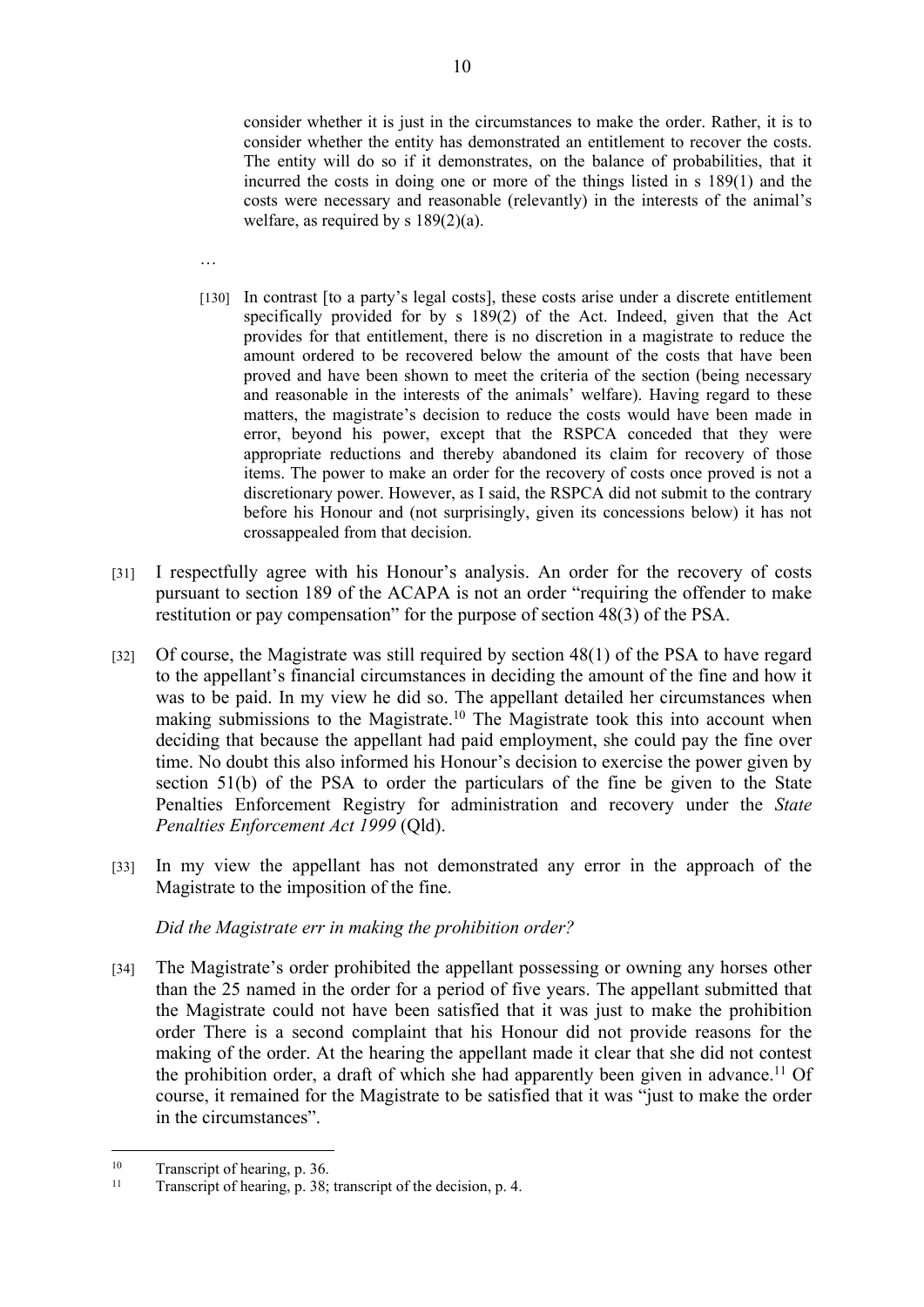[35] Section 183 of ACAPA defines a prohibition order. It is preceded by the definition in section 182 of a disposal order, which permits the forfeiture of an animal that was the subject of an offence. Section 185 of ACAPA then provides

#### **185 CRITERIA FOR MAKING DISPOSAL OR PROHIBITION ORDER**

- (1) The court may make a disposal or prohibition order against a person only if the court is satisfied, on the balance of probabilities, it is just to make the order in the circumstances.
- (2) In considering whether it is just to make the order, the court must consider each of the following—
	- (a) the nature of the animal welfare offence to which the hearing relates;
	- (b) the effect of the offence on any animal that was the subject of, or used to commit, the offence;
	- (c) the welfare of the animal and any other animal owned by the person;
	- (d) the likelihood of the person committing another animal welfare offence;
	- (e) if an interim prohibition order is in effect against the person—the person's compliance or otherwise with the order.
- (3) Subsection (2) does not limit the matters the court may consider.
- (4) The court may make the order, to the extent it relates to an animal, whether or not it considers another animal welfare offence is likely to be committed in relation to the animal.
- [36] On the facts before the Magistrate, (e) was irrelevant. Of the remaining criteria, a consideration of (a), (b) and (c) in light of those facts could only compel the conclusion that it was just to make a prohibition order. The nature of the offences was extremely serious. While the appellant did not intend to cause harm to the horses, serious harm did result because of her prolonged neglect. As to (b) and (c) I would note that the two horses the subject of the cruelty charges died, as did other horses that she neglected. Still more horses were seriously unwell but seem to have recovered. All of these were matters that strongly favoured the making of a prohibition order. When addressing (d), it may be thought there was no great likelihood of the appellant committing a further animal welfare offence. But this consideration is not such that it was unjust for the Magistrate to make a prohibition order. The other consideration is that the order was not opposed by the appellant. While it remained for the Magistrate to consider the circumstances, it is difficult for the appellant to now argue that it was unjust to make an order she did not argue against.
- [37] This is sufficient to deal with the appellant's second complaint as well. It was not incumbent on the Magistrate to give detailed reasons for the making of the prohibition order where the appellant did not contest the order.
- [38] This ground of appeal also fails.

*Did the Magistrate err in making the forfeiture order?*

[39] The appellant submits she was denied procedural fairness as she had no opportunity put on evidence about the criteria in section 185 of ACAPA. To deal with this submission it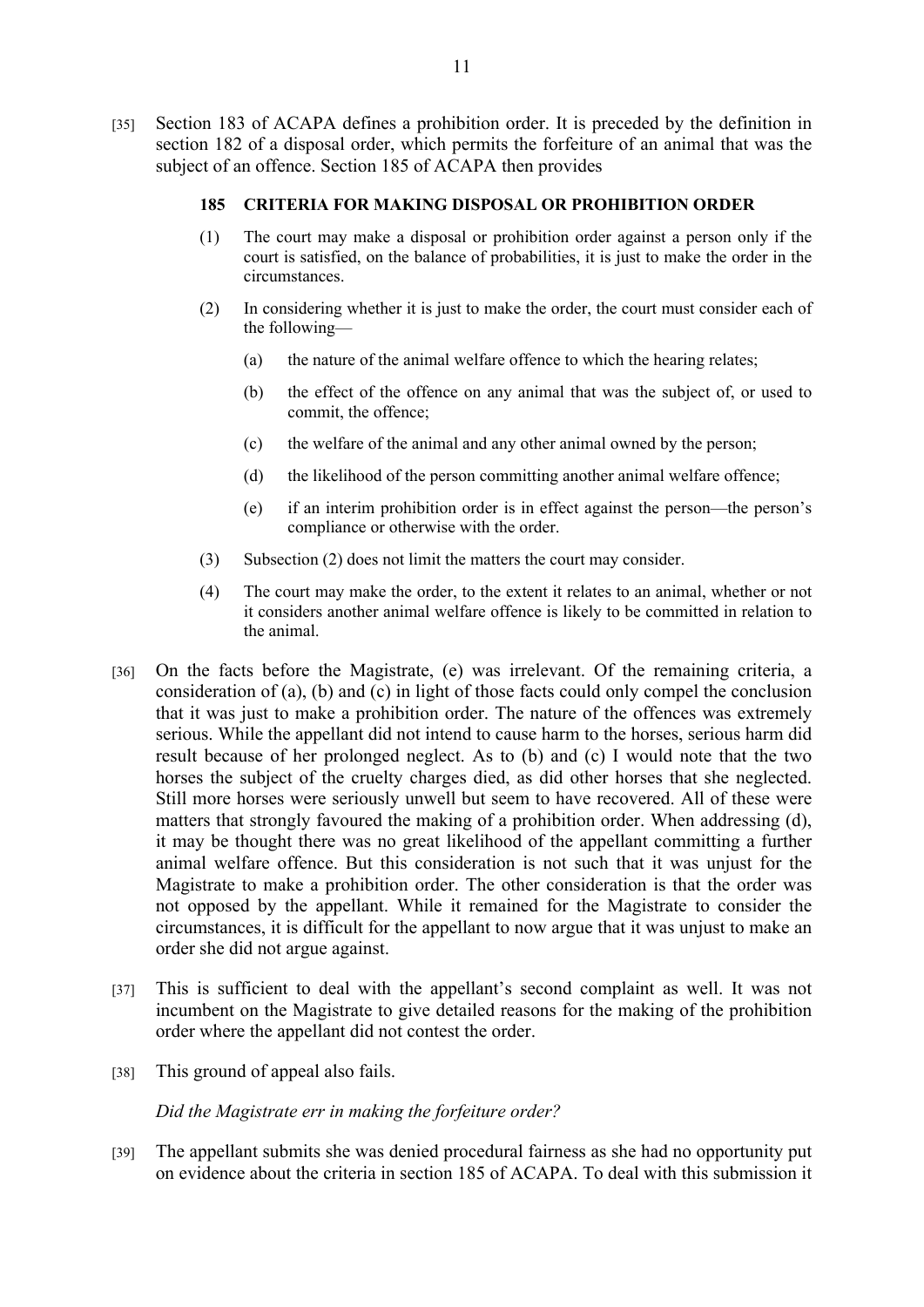is necessary to say something more about the position when the appellant came to be sentenced. The decision to seize the horses in April 2019 was the subject of an internal review initiated by the appellant pursuant to Chapter 7, Part 4 of ACAPA. The internal review confirmed the decision, after which the appellant appealed against this decision to the Magistrates Court, pursuant to section 199 of ACAPA. This proceeding was extant when the appellant came to be sentenced. It had been stayed by another Magistrate while the criminal charges were pending.<sup>12</sup> The sentencing Magistrate was exercising a different power, one given to the court by sections 182, 185 and 186 of the ACAPA. The criteria for the exercise of the power were to be found in section 185, as they were for the prohibition order.

- [40] The Magistrate was aware of the other proceeding. It was discussed during the prosecutor's submissions. There was no statutory requirement for the sentencing Magistrate to defer a decision on the forfeiture application, which was one that pursuant to section 186(1)(b) could be "made at any time". The appellant made submissions to the Magistrate about why the forfeiture order should not be made.<sup>13</sup> She was obviously aware that the order was sought by the Department. It is true, as the appellant now submits, that she was not expressly asked if she wanted to rely upon evidence about any of the criteria in section 185. But in my view it was not necessary for the Magistrate to do so. The appellant was given ample opportunity to address the issue. Her submissions, so far as they went to facts, were not challenged by the prosecutor, and were considered by the Magistrate. The appellant has not identified, in this appeal, any evidence that she says she was denied the chance to present, or how that might have produced a different result.
- [41] In these circumstances I am not persuaded that the appellant was denied the chance to properly present her arguments. The Magistrate carefully addressed the criteria in section 185 as they related to the forfeiture order before reaching the conclusion that the order was just in the circumstances.<sup>14</sup> I can detect no error in his Honour's decision. This ground of appeal also fails.

# **Conclusion**

- [42] I have concluded that the appellant has not made out any of her complaints. It follows that her appeal cannot succeed. In the circumstances there is no point in granting an extension of time to commence the appeal. The orders will be
	- 1. The application for an extension of time within which to appeal is refused; and
	- 2. The appeal is dismissed.
- [43] The respondent seeks its costs of the appeal fixed in the amount of \$1,800. The appellant indicated it would be hard to resist such an order.<sup>15</sup> I would invite the parties to consider if they can reach agreement as to the costs of the appeal. If the parties agree they may provide a draft order to my associate. In the event the parties cannot reach agreement I will decide the question "on the papers" and each party has leave to file

<sup>&</sup>lt;sup>12</sup> Transcript of hearing, pp. 26-27.<br>
<sup>13</sup> Transcript of hearing and <sup>20, 40</sup>.

<sup>&</sup>lt;sup>13</sup> Transcript of hearing, pp. 39-49.<br><sup>14</sup> Transcript of the decision pp.  $4$ -

<sup>&</sup>lt;sup>14</sup> Transcript of the decision, pp. 4-6.<br>Transcript of anneal hearing T 1-3

Transcript of appeal hearing, T.1-37.34.